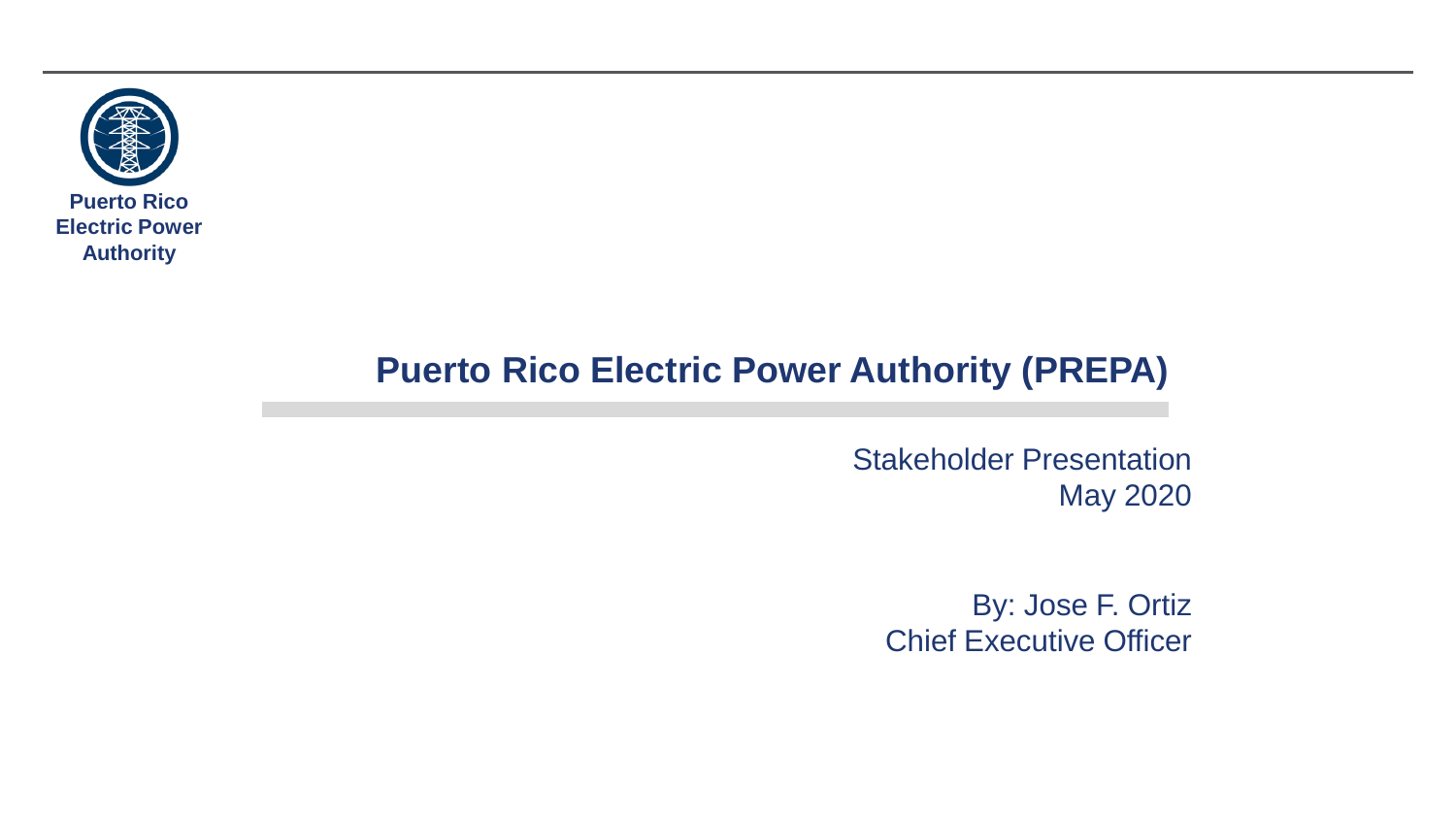## **Presentation Outline**

- Welcome Remarks
- Renewable Projects
- FEMA
- **Private-Public Partnerships Authority (P3) Projects**
- Closing Remarks / Questions

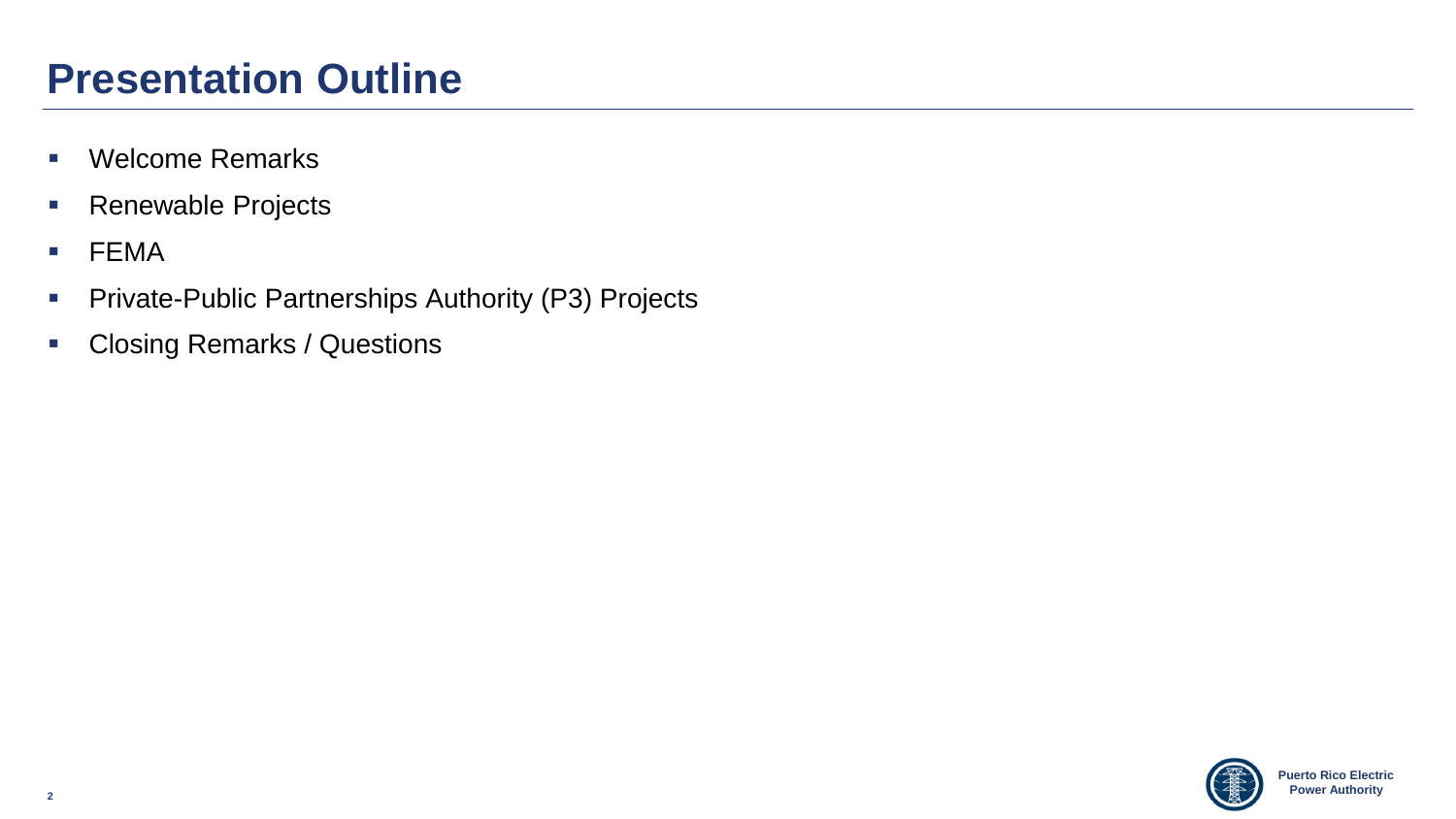## **Renewable Energy Project Locations**



| <b>Non-Operating Renewable Projects</b> |                         |             |                              |     |                            |             |                              |  |  |
|-----------------------------------------|-------------------------|-------------|------------------------------|-----|----------------------------|-------------|------------------------------|--|--|
| #                                       | <b>Project Name</b>     | <b>Type</b> | <b>Current Capacity (MW)</b> | #   | <b>Project Name</b>        | <b>Type</b> | <b>Current Capacity (MW)</b> |  |  |
| ι.                                      | Xzerta-Tec              | Solar       | 60                           | 9.  | REA Vega Baja              | Solar       | 25                           |  |  |
| 2.                                      | SolarBlue               | Solar       | 25                           | 10. | <b>REA Hatillo (North)</b> | Solar       | 25                           |  |  |
| 3.                                      | <b>Blue Beetle</b>      | Solar       | 30                           | 11. | Caracol                    | Solar       | 30                           |  |  |
| 4.                                      | Montalva Solar Farm     | Solar       | 80                           | 12. | Sierra                     | Solar       | 25                           |  |  |
| 5.                                      | Ciro One                | Solar       | 90                           | 13. | Atenas                     | Solar       | 40                           |  |  |
| 6.                                      | Guayama Solar Energy    | Solar       | 25                           | 14. | ReSun                      | Solar       | 35                           |  |  |
| 7.                                      | Solar Project San Juan  | Solar       | 20                           | 15. | Solaner                    | Solar       | 35                           |  |  |
| 8.                                      | Vega Baja Solar Project | Solar       | 15                           | 16. | Morovis                    | Solar       | 33                           |  |  |

|    | <b>Operating Renewable Projects</b> |             |                              |  |  |  |  |  |
|----|-------------------------------------|-------------|------------------------------|--|--|--|--|--|
| #  | <b>Project Name</b>                 | <b>Type</b> | <b>Current Capacity (MW)</b> |  |  |  |  |  |
| 1. | <b>AES Ilumina</b>                  | Solar       | 20                           |  |  |  |  |  |
| 2. | Humacao Solar Project               | Solar       | 40                           |  |  |  |  |  |
| 3. | Pattern Santa Isabel                | Wind        | 75-95                        |  |  |  |  |  |
| 4. | San Fermin Solar Farm               | Solar       | 20                           |  |  |  |  |  |
| 5. | Punta Lima                          | Wind        | 26                           |  |  |  |  |  |
| 6. | <b>Horizon Energy</b>               | Solar       | 10                           |  |  |  |  |  |
| 7. | Oriana Energy                       | Solar       | 50                           |  |  |  |  |  |

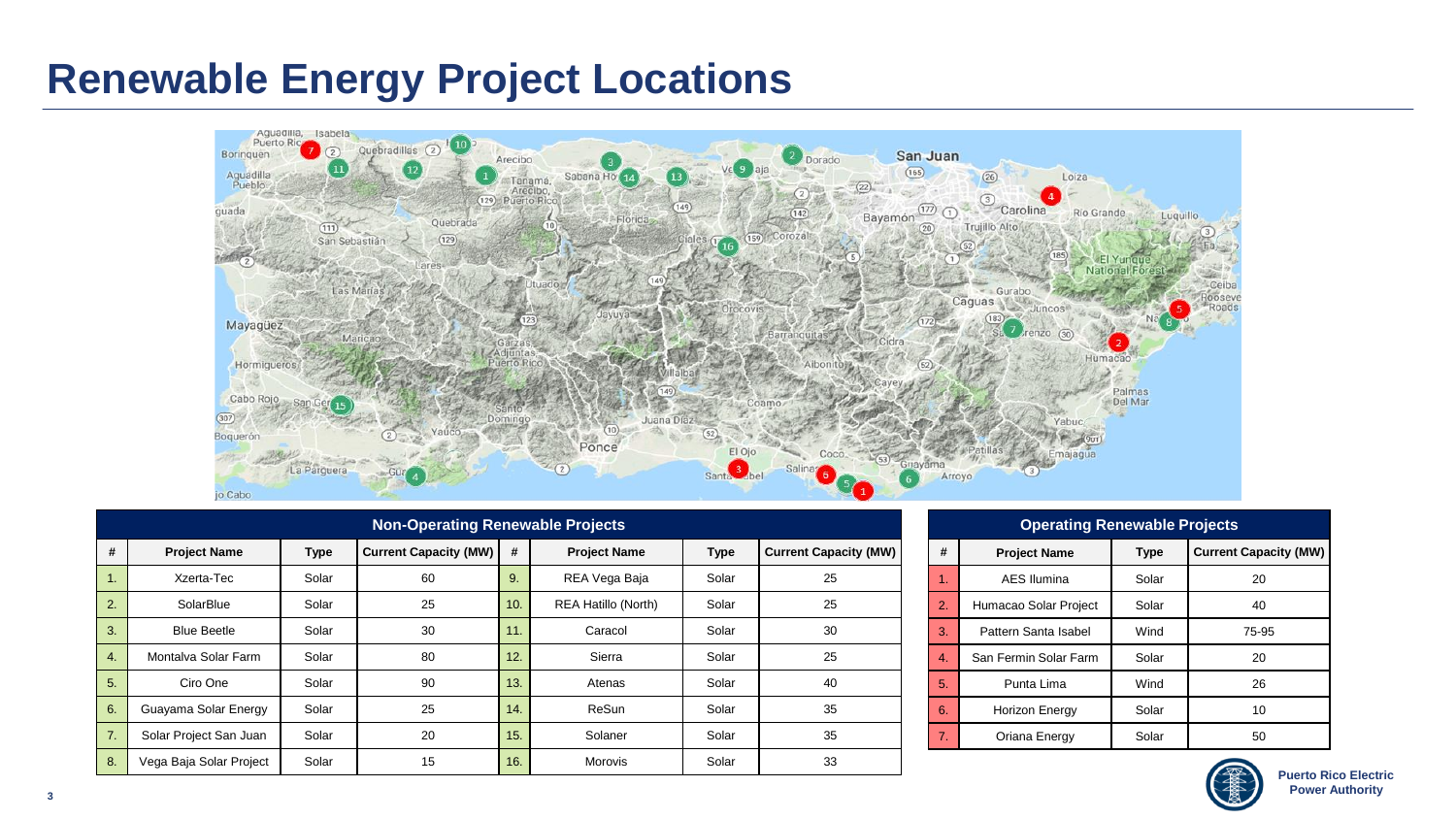## **Operating Renewable Energy Projects – Overview**

| #  | <b>Project Name</b>         | <b>Location</b> | <b>Type</b> | $MW^{[3]}$ | <b>Term</b><br>(Original +<br>Extension)[4] | <b>Energy Price \$/kWh</b><br>(Energy/GC[6]) | <b>Energy</b><br><b>Esc Rate</b> | <b>Green</b><br><b>Credit Esc</b><br>Rate |
|----|-----------------------------|-----------------|-------------|------------|---------------------------------------------|----------------------------------------------|----------------------------------|-------------------------------------------|
| d, | <b>AES Ilumina</b>          | Guayama         | Solar       | $20 + 5$   | $20 + 5$                                    | \$0.15507 / \$0.0315                         | 2.00%                            | $0\%$                                     |
| 2. | Humacao Solar Project       | Humacao         | Solar       | 40         | $25 + 5$                                    | \$0.170                                      | 1.00%                            | N/A                                       |
| 3. | <b>Pattern Santa Isabel</b> | Santa Isabel    | Wind        | 95         | $30 + 5$                                    | \$0.15815                                    | <b>Varies</b>                    | N/A                                       |
| 4. | San Fermin Solar Farm       | Loiza           | Solar       | $20+4.5$   | $20 + 5$                                    | \$0.1463 / \$0.031                           | 2.00%                            | $0\%$                                     |
| 5. | Punta Lima <sup>[1]</sup>   | Naguabo         | Wind        | 26         | $20^{[2]}$                                  | \$0.12392 / \$0.02335                        | 1.50%                            | $0\%$                                     |
| 6. | <b>Horizon Energy</b>       | <b>Salinas</b>  | Solar       | $10+10$    | $25 + 5$                                    | \$0.1393 / \$0.0315                          | $2.00\%^{[5]}$                   | $0\%$                                     |
| 7. | <b>Oriana Energy</b>        | Aguadilla       | Solar       | $50+10$    | $20+10$                                     | \$0.1439 / \$0.02712                         | 2.00%                            | $0\%$                                     |

**\*Subject to Significant Revision - For Directional Use Only.**

[1] Currently Not Operational.

<sup>[2]</sup> Term to start at reconstruction date. Additional years past current contract term set at Market Prices\*\* capped at \$0.141/kWh.

[3] Additional Capacity set at Market Prices capped at \$0.141/kWh.

[4] Additional Term extensions set at Market Prices capped at \$0.141/kWh.

[5] Energy escalation stops at year 20 of the original agreement.

<sup>[6]</sup> GC or Green Credits represent the costs associated with the environmental attributes of the renewable energy.

**\*\*Market Prices have been determined by the governing board to be \$0.100/kWh escalated at 2% and capped at \$0.141/kWh.**

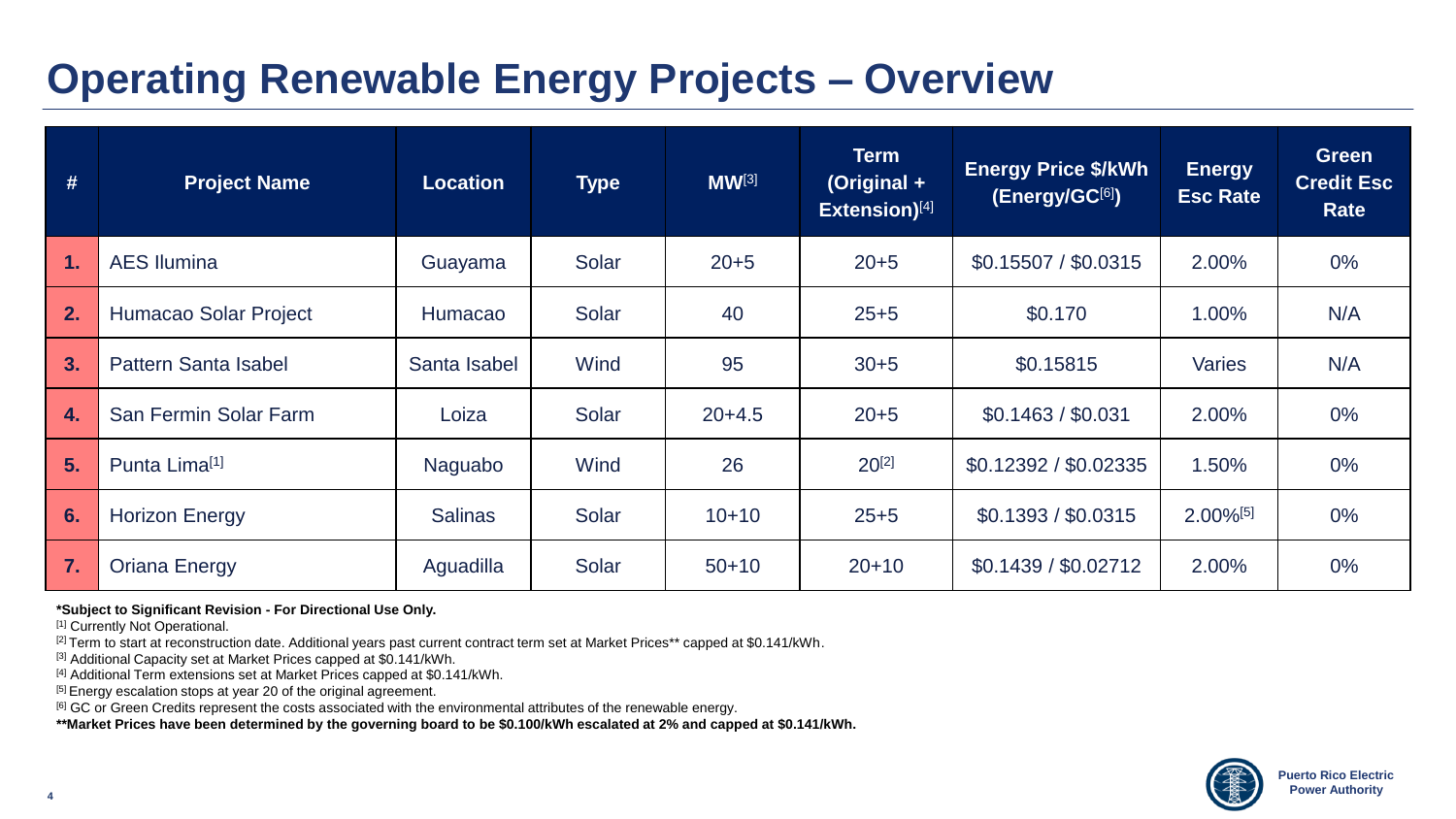# **Non-Operating Renewable Energy Projects – Overview**

| #   | <b>Project Name</b>        | <b>Expected COD</b><br>(after signing) [1] | <b>Type</b> | <b>MW</b> | <b>Term</b> | <b>Year 1 Energy</b><br>Price (\$/kWh) | <b>Energy Esc</b><br>Rate | <b>Energy Price Cap</b><br>(\$/kWh) |
|-----|----------------------------|--------------------------------------------|-------------|-----------|-------------|----------------------------------------|---------------------------|-------------------------------------|
| 1.  | <b>Xzerta-Tec</b>          | 30 months                                  | Solar       | 60        | 25          | \$0.099                                | 2%                        | \$0.141                             |
| 2.  | <b>SolarBlue</b>           | 24 months                                  | Solar       | 25        | 25          | \$0.0995                               | 2%                        | \$0.141                             |
| 3.  | <b>Blue Beetle</b>         | 29 months                                  | Solar       | 30        | 25          | \$0.0999                               | 2%                        | \$0.141                             |
| 4.  | Montalva Solar Farm        | 31 months                                  | Solar       | 80        | 25          | \$0.0985                               | 2%                        | \$0.141                             |
| 5.  | Ciro One                   | 33 months                                  | Solar       | 90        | 25          | \$0.0989                               | 2%                        | \$0.141                             |
| 6.  | Guayama Solar Energy       | 33 months                                  | Solar       | 25        | 25          | \$0.0995                               | 2%                        | \$0.141                             |
| 7.  | Solar Project San Juan     | 36 months                                  | Solar       | 20        | 25          | \$0.100                                | 2%                        | \$0.141                             |
| 8.  | Vega Baja Solar Project    | 36 months                                  | Solar       | 15        | 25          | \$0.100                                | 2%                        | \$0.141                             |
| 9.  | REA Vega Baja              | 36 months                                  | Solar       | 25        | 25          | \$0.09999                              | 2%                        | \$0.141                             |
| 10. | <b>REA Hatillo (North)</b> | 36 months                                  | Solar       | 25        | 25          | \$0.09999                              | 2%                        | \$0.141                             |
| 11. | Caracol                    | 30 months                                  | Solar       | 30        | 25          | \$0.0975                               | 2%                        | \$0.141                             |
| 12. | <b>Sierra</b>              | 30 months                                  | Solar       | 25        | 25          | \$0.0975                               | 2%                        | \$0.141                             |
| 13. | Atenas                     | 30 months                                  | Solar       | 40        | 25          | \$0.098                                | 2%                        | \$0.141                             |
| 14. | <b>ReSun</b>               | 24 months                                  | Solar       | 35        | 25          | \$0.099                                | 2%                        | \$0.141                             |
| 15. | Solaner                    | 36 months                                  | Solar       | 35        | 25          | \$0.100                                | 2%                        | \$0.141                             |
| 16. | <b>Morovis</b>             | 33 months                                  | Solar       | 33        | 25          | \$0.099                                | 2%                        | \$0.141                             |

\***Subject to Significant Revision - For Directional Use Only.**

[1] Expected COD is an approximation based on the current timeframes under negotiation for the respective renegotiated PPOAs.

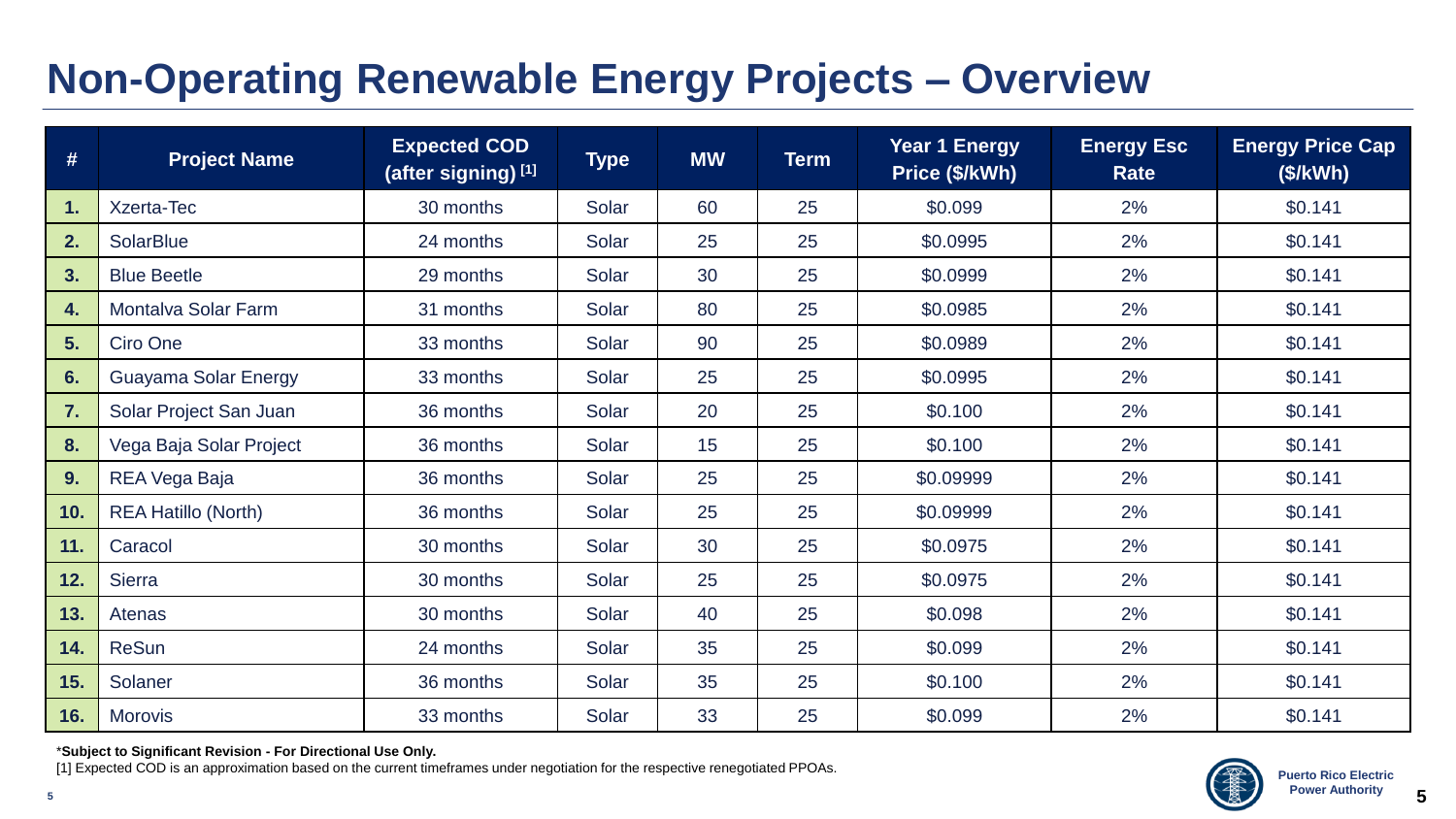# **Non-Operating Interconnections Cost Summary**

| #   | <b>Project Name</b>                | <b>kV</b> | <b>Miles</b> | <b>Current Estimate (\$M)</b> |
|-----|------------------------------------|-----------|--------------|-------------------------------|
| 1.  | Xzerta-Tec                         | 115       | 0.57         | \$3.2                         |
| 2.  | SolarBlue                          | 38        | $\mathbf{1}$ | \$5.8\$                       |
| 3.  | <b>Blue Beetle</b>                 | 115       | 0.2          | $$2.9 - $4.7$                 |
| 4.  | Montalva Solar Farm                | 115       | 7.81         | \$15.7                        |
| 5.  | Ciro One                           | 115       | 3.42         | \$8.1                         |
| 6.  | <b>Guayama Solar Energy</b>        | 38        | 1.19         | \$4.9                         |
| 7.  | Solar Project San Juan             | 38        | 0.5          | \$3.7                         |
| 8.  | Vega Baja Solar Project            | 38        | 0.18         | \$4.5                         |
| 9.  | REA Vega Baja                      | 38        | 2.2          | \$8.1                         |
| 10. | <b>REA Hatillo (North)</b>         | 38        | 0.03         | \$3.7                         |
| 11. | Caracol                            | 38        | 0.14         | \$1.0                         |
| 12. | Sierra                             | 38        | 0.14         | \$3.4                         |
| 13. | Atenas                             | 38        | $0.4 - 1.55$ | \$9.3                         |
| 14. | <b>ReSun</b>                       | 115       | 0.05         | $$2.6 - $4.4$                 |
| 15. | Solaner                            | 115       | 0.08         | \$4.1                         |
| 16. | <b>Morovis</b>                     | 115       | 4.34         | \$12.1                        |
|     | <b>Total (Commercially Agreed)</b> |           |              | $$90 - $100$                  |

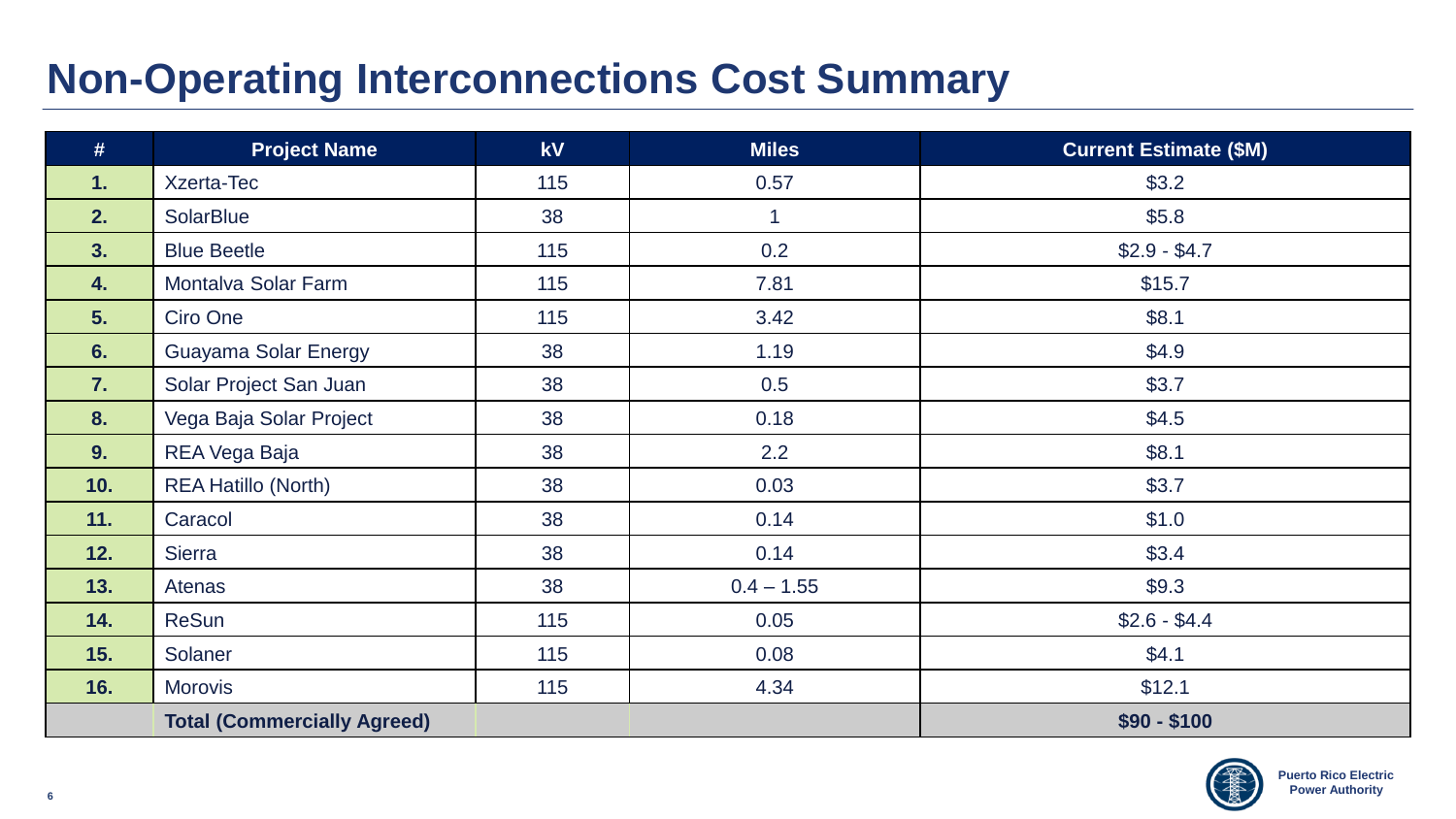# **P3 Authority – Overview of Energy Projects**



*Long term agreement to manage and operate Puerto Rico's electric power transmission and distribution ("T&D") system, including the administration of federal disaster recovery funding*

**Hydro**



*Long term agreement to rehabilitate, upgrade, manage and operate 16 hydroelectric generating units and their respective turbines, switchyards, dams and reservoirs at 9 facilities.*



**Peaking Units** *Develop, construct, manage, and operate new mobile and/or fixed (or a combination thereof) flexible distributed generation units, pursuant to a twenty-five year (25-year) power purchase and operating agreement.*

### **Northern Generation**



*Provide generation capacity to replace existing generation through a new facility to be located in northern Puerto Rico at a location on the grounds of or adjacent to the existing Palo Seco power plant.*



*Develop, finance, design, construct, operate and maintain a battery electric storage system (BESS) at to-be-determined locations of PREPA's transmission system*

### **Description Expected Benefits**

- **E** Improve T&D system resiliency and reliability
- Deploy new technologies and exercise industry best-practices and operational excellence
- Improve the reliability and efficient operation of hydroelectric units
- Increase the MW contribution of clean hydroelectric power
- Reduce the cost of energy generation
- Replace PREPA's existing, aging flexible distributed generation units so that peaking capacity continues to be available for dispatch in the near to mid-term
- Provide generation capacity in northern Puerto Rico to assist in recovery efforts from Hurricanes and other atmospheric events
- Obtain flexibility in generation operation and rapid response to help manage the integration of renewable energy resources
- Provide ancillary services such as frequency regulation, voltage response, and black start
- Facilitate the integration of renewable energy resources

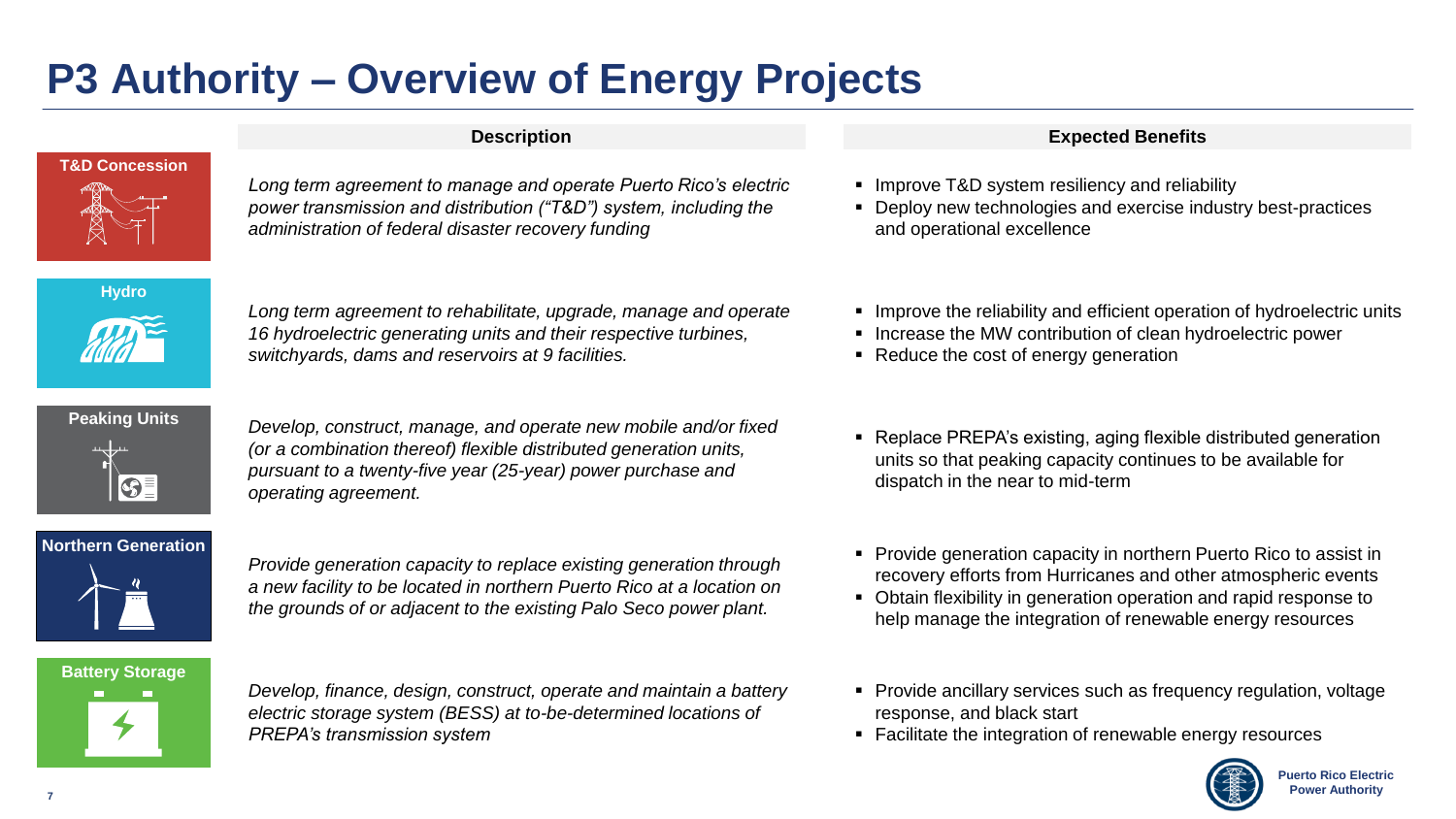# **Projects Selection Criteria**

- $\checkmark$  Compliant with FEMA eligibility criteria.
- $\checkmark$  Projects with short permitting process.
- $\checkmark$  Underground of critical loads per Municipality:
	- o **Utilities, Education, Medical, Emergency Services.**
- $\checkmark$  Hardening of critical assets within the No Regret Projects:
	- o **LMM Airport, SJ Medical District, Eastern Pharma Corridor, North/South Backbone, Humacao District.**
- $\checkmark$  Priority given to critical transmission lines for operation and system recovery.
- ✓ Aligned with **IRP** and **Grid Mod Plan.**



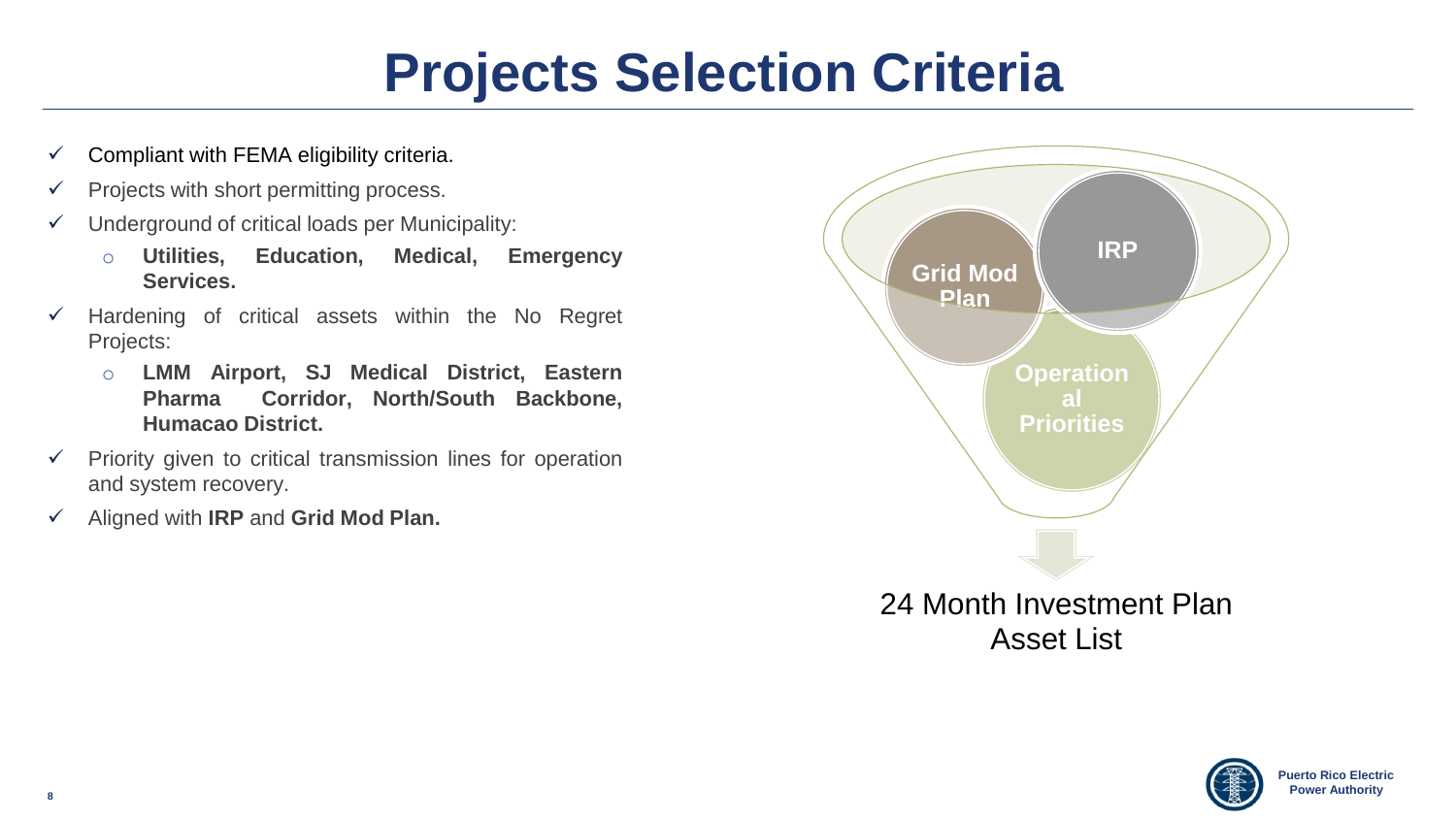# **PR Energy Grid Reconstruction Typical Project Scenarios**

| <b>ID Project</b> | Project                                                           | <b>Permits</b>                                                       | <b>Transactions</b><br>Amount | Qty of<br><b>Projects</b> |
|-------------------|-------------------------------------------------------------------|----------------------------------------------------------------------|-------------------------------|---------------------------|
| $\mathbf{1}$      | Transmission Lines Hardening Existing line segment                | B,C,D,E,F,I,L,M,N,P,Q,U,Z,AA,FF,HH                                   | 16                            | 46                        |
| $\overline{2}$    | <b>New Transmission Line Segment</b>                              | A,B,C,D,E,F,G,H,L,M,N,P,Q,U,Z,AA,FF,HH                               | 18                            | 10                        |
| 3                 | Hardening Distribution feeder - Aerial                            | B,C,D,E,F,I,L,M,N,Q,U,Z,AA,FF,HH                                     | 15                            | 100                       |
| 4                 | Install New Submarine Cable to Vieques                            | A,B,C,D,E,F,G,H,M,N,Q,FF,HH                                          | 13                            | $\overline{2}$            |
| 5.                | Undergrounding New Distribution feeder segment for critical loads | A,B,C,D,E,F,G,H,LN,M,N,O,P,Q,U,Z,AA,FF,HH                            | 20                            | 60                        |
| 6                 | <b>New Distribution Feeder - Aerial</b>                           | B,C,D,E,F,I,L,M,N,Q,U,Z,AA,FF,HH                                     | 15                            | 10                        |
| $\overline{7}$    | <b>Repair existing Substation</b>                                 | B,C,D,E,F,I,L,M,N,Q,R,T,U,Z,AA,DD,FF,HH                              | 17                            | 330                       |
| 8                 | Install New control Building for Substation                       | B,C,D,E,F,I,L,M,Q,R,T,U,Z,AA,DD,FF,HH                                | 17                            | 6                         |
| 9                 | <b>Build New Substation - relocate</b>                            | A,B,C,D,E,F,G,H,K,L,M,N,O,P,Q,T,U,Z,AA,BB,DD,FF,HH                   | 23                            | $\overline{9}$            |
| 10                | Install Transmission Fiber Optic (OPGW)                           | A,B,C,D,E,F,G,H,L,M,N,O,P,Q,U,Z,AA,FF,HH                             | 19                            | 7                         |
| 11                | <b>Repair Commercial and Technical Building</b>                   | I,L,M,Q,R,T,AA,BB,CC,DD,EE,FF,HH                                     | 13                            | 48                        |
| 12                | <b>Build new Technical Center Building</b>                        | A,B,C,D,E,G,H,K,L,M,N,O,P,Q,T,U,Z,AA,BB,CC,DD,EE,FF,GG,HH            | 25                            | $\overline{7}$            |
| 13                | Remove Sedimentation from a Reservoir                             | A,B,C,D,E,G,H,M,U,Z,AA,FF,HH                                         | 13                            | 11                        |
| 14                | <b>Repair the Guajataca Dam</b>                                   | A,B,C,D,E,G,H,L,M,O,P,Q,R,S,T,U,Z,AA,BB,CC,DD,FF,GG,HH               | 24                            | $\mathbf{1}$              |
| 15                | Repair Hydroelectric plant                                        | A, D, E, G, H, L, M, O, P, Q, R, S, T, Z, AA, BB, CC, DD, FF, GG, HH | 21                            | 12                        |
| 16                | <b>Repair Power Plant</b>                                         | A, D, E, G, H, L, M, O, P, Q, R, S, T, Z, AA, BB, CC, DD, FF, GG, HH | 21                            | 9                         |
| 17                | Repair Fuel tank or containment                                   | I, M, Q, R, T, AA, BB, DD, FF, HH                                    | 10                            | $\overline{2}$            |
| 18                | <b>Install Peaking Units (Temp Gensets)</b>                       | A,B,C,D,E,G,H,L,M,N,O,P,Q,T,U,Z,AA,BB,CC,DD,FF,HH                    | 22                            | 3                         |
| <b>Total</b>      |                                                                   |                                                                      |                               | 673                       |